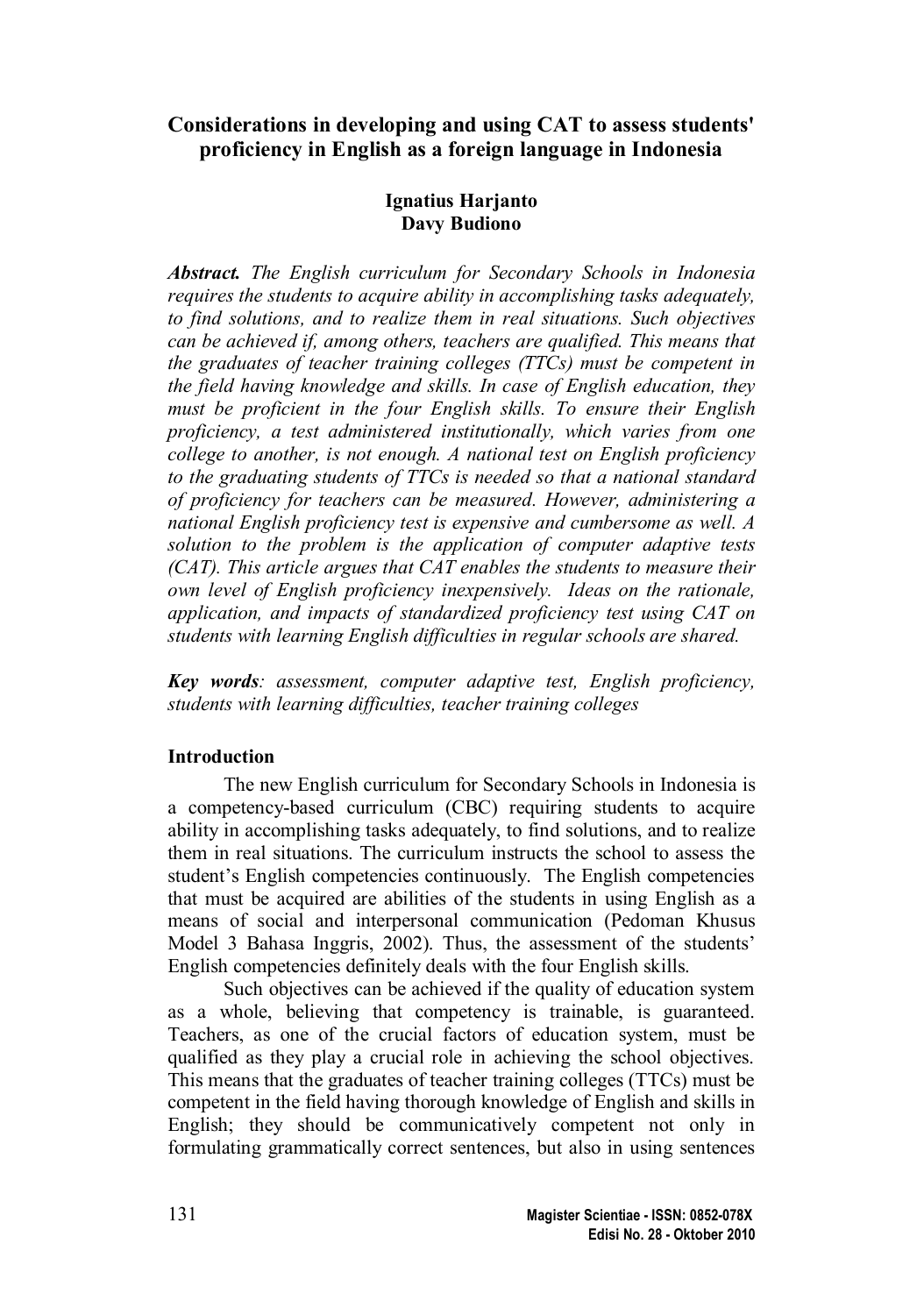to speak, listen, write, and read. English proficiency is required for they would be models for their students. Being teachers of English, they must be able to impart their competence to learners, meaning that they should possess language competence to a greater degree than that expected of their students.

Besides conducting good teaching-learning activities supported by good learning facilities and resources, to ensure graduating students' English proficiency, a test should be administered. Unfortunately, a standardized test which measures their English proficiency is not nationally but institutionally administered. Such a test varies in ensuring the English proficiency of the graduating students because the institutional English proficiency test is administered without any supervision from an independent body. As a result, graduates of TTCs often vary in their English competency; even many of them are not proficient enough to become teachers of English (Sadtono, 1995).

Considering such a condition, a proficiency English test focusing on the general knowledge or skills prerequisite to teach English in secondary schools, or exit from TTCs should be administered. Such a test should be administered independently so that a national standard of proficiency for teachers can be measured. However, administering a national English proficiency test is expensive and cumbersome as well. A solution to the problem is the application of computer adaptive tests (CAT). Given the rationale, application, and advantages of individual, standardized proficiency test using CAT on students with learning English difficulties in regular schools should be well considered as a positive development in language assessment practice.

Students with learning English difficulties in regular schools in this paper refer to specific category including students at risk (Friend and Bursuck, 2002: 27) and students with low motivation. Indonesian students learning English at TTCs have limited experiences in using English as a means of communication. Many of them even are not exposed to English outside the class activities so that they are more likely than others, who are exposed to English both in and outside the classrooms, to fail in school. In other words, they are students with limited English learning experiences. Including in the students at risk is "slow learners," whose English progress is slightly below average but who do not have a learning disability or who are not mentally retarded. Students with low motivation are the ones who may not have intrinsic motivation in learning English. They usually have to join the English department because of their parents' wish. Besides, they are usually not sure with the benefits of learning English.

## **The reasons for administering English proficiency of the graduating students of TTCs with learning English difficulties**

It is widely believed that school achievement will improve if educations systems identify what is to be learned, then assess the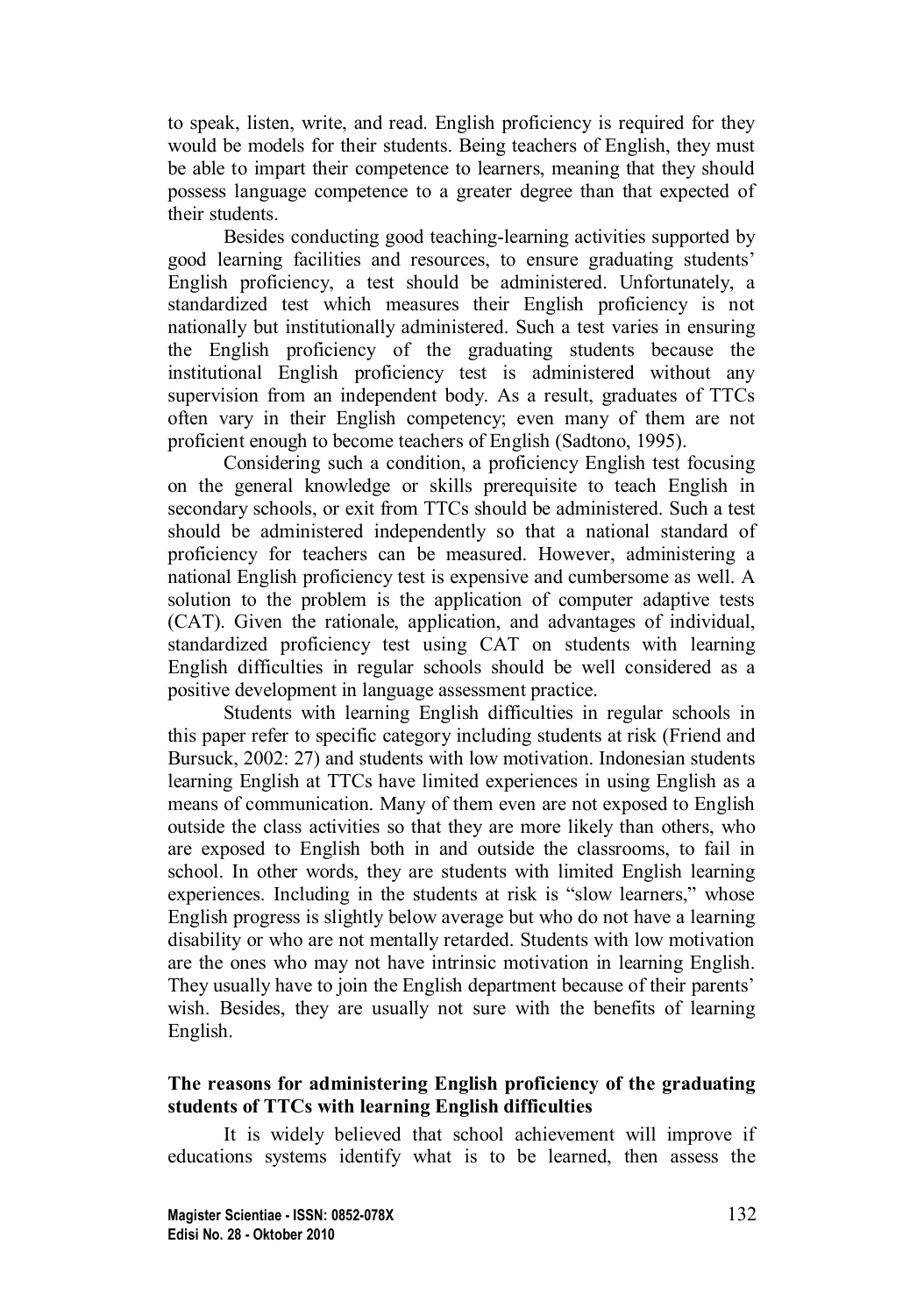students' mastery of that material to determine the effectiveness of instruction. As such, an English curriculum administered to TTCs in Indonesia is almost the same: consisting both core and "local contents." The core curriculum consisting of English subjects is similar while the "local contents" are subjects which the local educational or institutional authority is free to develop; these local subjects are considered significant to equip students with skills necessary for their future profession. With such a curriculum, the graduates of TTCs are to be guaranteed. This argument may not be supported because other essential factors affecting the quality of the graduates are not considered, such as student's heterogeneity and assessment system.

Although an entrance test is administered to the candidates enrolling at TTCs, students of TTCs vary in their English proficiency. This condition still prevails, especially in the English classes of private TTCs, because the varied institutional entrance tests<sup>1</sup> [d](#page-2-0)o not calibrate student candidates' standard English proficiency. As a result, students' English proficiency varies among TTCs.

Input heterogeneity contributes to varied proficiency of English among students of TTCs. An assumption that the graduates of TTCs are proficient in English can be rejected for not only the heterogeneity among the students but especially due to the absence of reliable national standard calibration. Sadtono (1995) suspects that the pass or failure in the proficiency courses offered at TTCs depends on the individual lecturers and the norms and thus vary greatly. Even, for special cases, some students with limited English pass the course because the lecturer may be fed up with them and not, on the contrary to, let them have time and opportunity to improve themselves. In short, there is no quality control of the graduates of TTCs using objective external calibration.

An assumption that many teachers of English at high schools are not proficient enough to teach English (cf. Sadtono, 1995) is going to be stronger than before. Many secondary schools, where the graduates of TTCs teach, voice that many graduates of TTCs are not proficient to teach English. Although they graduated from TTCs, they are not proficient enough to become teachers of English. They have not yet attainted levels of competence of English language proficiency that would, ordinarily, be deemed necessary and sufficient to allow them to practice as teachers of English. Even worse, many of them lack English knowledge and are less competent in the four language skills. While proctoring the graduating students of TTCs conducting a teaching practice at secondary schools in Surabaya, we often found teachers of English and the graduating students of TTCs hardly produce or understand a discourse of fluent and correct English. This condition is understood for up to the time being there is no

<span id="page-2-0"></span><sup>&</sup>lt;sup>1</sup> Limited number of TTCs in Indonesia administer an English entrance test; most of TTCs administer an aptitude test instead of an English entrance test.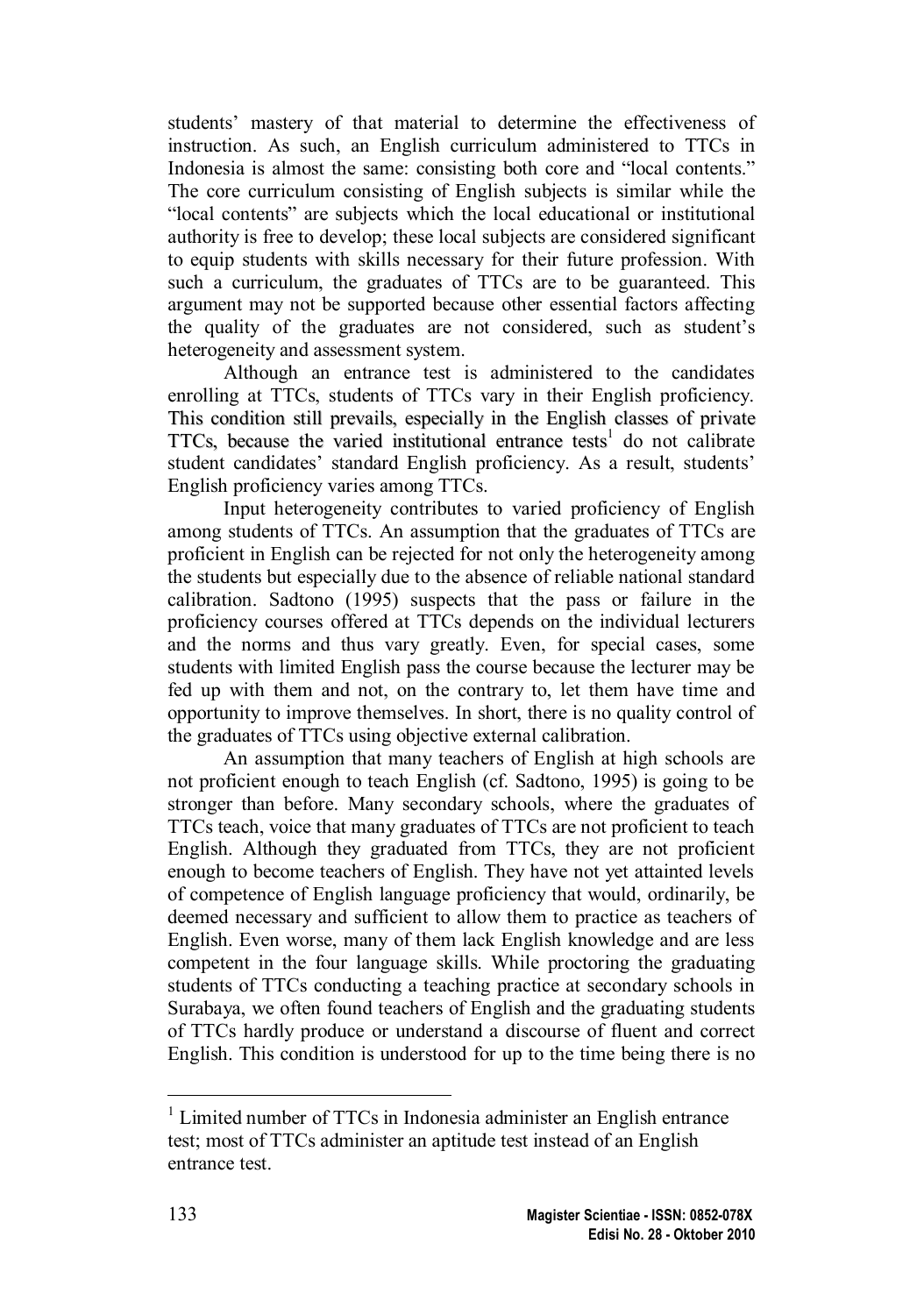standardization of teacher trainees in Indonesia. Among teachers of English, issues on English testing are less important compared to those on curriculum and teaching techniques. Only in this year, 2003, "Developing Standards for the Teaching of English in response to the Global Challenges" becomes the main topic of the coming TEFLIN international conference. [2](#page-3-0)

As teachers of English as a foreign language play a crucial role, as a model for language usage (correctness) and language use (meaningfulness), they are expected to be proficient in the language. To give correct and meaningful models to students, they should have a thorough knowledge of English; they have to understand how English works. Besides, they should be skillful in communicating in English both written and spoken. In line with this, Thomas (1987: 34) recommends that the main objective of teaching a language is to develop the learner's mastery of it, it follows that the language teacher needs the competence to achieve it. Further, Sadtono (1995) concludes that language teacher competence is the competence to impart competence in language. An English teacher having little or insufficient competence in the language is not able to impart his competence to learners. In order to impart his competence to learners, an English teacher himself/herself should be competent to a greater degree than that expected of his/her learners.

## **English proficiency test for the graduating students of TTCs with learning English difficulties**

Besides having poor language teaching and learning activities experienced in secondary schools, the graduating students of TTCs with learning English difficulties are often related to the students themselves, they are students at risk (cf. Friend and Bursuck, 2002). They usually have experiences that make them more likely than the others to fail in school. Students who live in poverty and lack learning resources or facilities or students with other social problems cannot often keep pace with the instruction in most regular classes. Some other students may tend to be "slow learners," whose educational progress may be average but often fall behind the other normal motivated students.

Accepting students with learning English difficulties is actually a good policy seen from inclusive education. Including students with learning English difficulties in regular TTC will undoubtedly improve their opportunities to learn English courses and expand interests as students without learning English difficulties. This program not only benefits students with learning English difficulties but also provides a variety of benefits for students without learning English difficulties in

<span id="page-3-0"></span> $2$  TEFLIN stands from The Association of the Teachers of English as a Foreign Language in Indonesia. It is a non-governmental organization; its major activity is organizing workshops and seminars in English language teaching.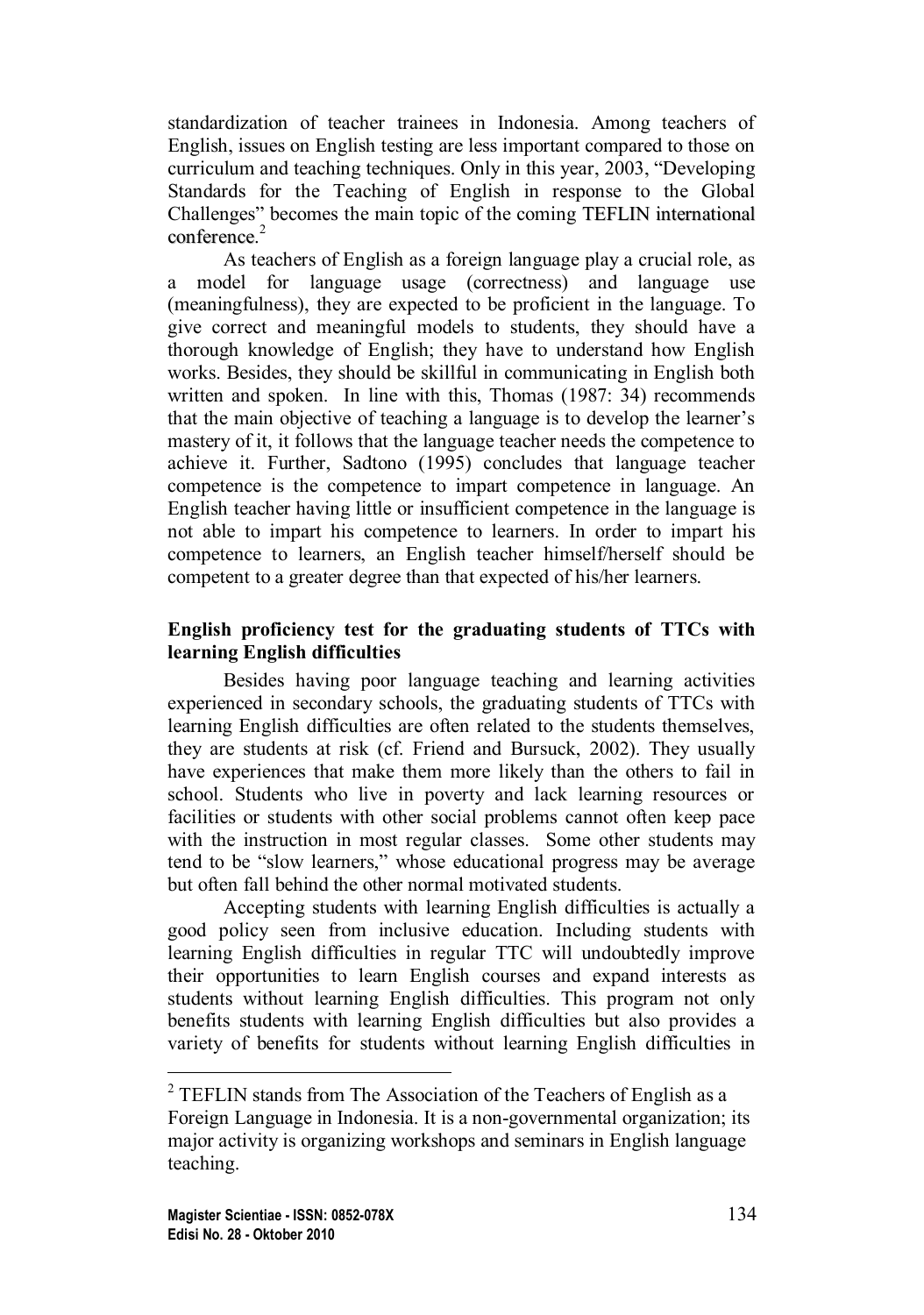gaining valuable English skills and experiences required to face the challenges of a diverse and changing society. The issue will accordingly deal with how students succeed in their study in the regular schools and not with the nature of the quality of the student inputs.

In relation to assessing students' English proficiency, a question of opportunities for students with learning English difficulties will be crucial. Answers to this question will result in the implications of including students with learning English difficulties in statewide assessments. Further, there will be changes in organizational support, professional development, and educational practice that will make it possible for all students to succeed. Traditional paper-pencil testing, for example, will be challenged to meet the need of providing integrated information sources for students with learning English difficulties. In line with this, Friend and Bursuck (2002: 275) explain that assessment for students with learning English difficulties (special needs) requires a number of information sources including group-administered and individual-administered tests. Group-administered tests are used to assess students' English competence in general while individual-administered tests can be used to diagnose the students' English difficulties.

Another consequence of including students with learning English difficulties is consideration of test accommodation, i.e, alterations in the way a test is administered or the way a student provides responses that are designed to redress the student's disability. According to Warger (2002) appropriate accommodations do not provide an unfair advantage. Traditional paper-pencil testing is usually administered in a formal condition regardless of accommodation for students with learning English difficulties. All students taking paper-pencil tests are given the same opportunity. In paper-pencil tests, there is no adaptation in test construction for students with learning English difficulties. Meanwhile an adaptation in test construction, i.e. test items that are written clearly and assess pertinent knowledge or skills, is needed as students with learning English difficulties have benefited from it (Friend and Bursuck, 2002: 379). Another test accommodation is setting inclusion of which it is not well considered in traditional paper-pencil testing. Paper-pencil tests are usually administered in the regular classrooms where they might not give a pleasant learning experience. In other words, traditional paper-pencil testing may not accommodate the needs of students with learning English difficulties.

Referring back to the main issue of this paper, we conclude that English proficiency test should consider varied information, test modifications, and test accommodations appropriate for the graduating students of TTC with learning English difficulties. Tests administered to students with learning English difficulties, for example, are expected to provide information about general English competence as well as English difficulties. Types of test modifications focus, for example, on how responses are given with a minimally demanding language task (multiple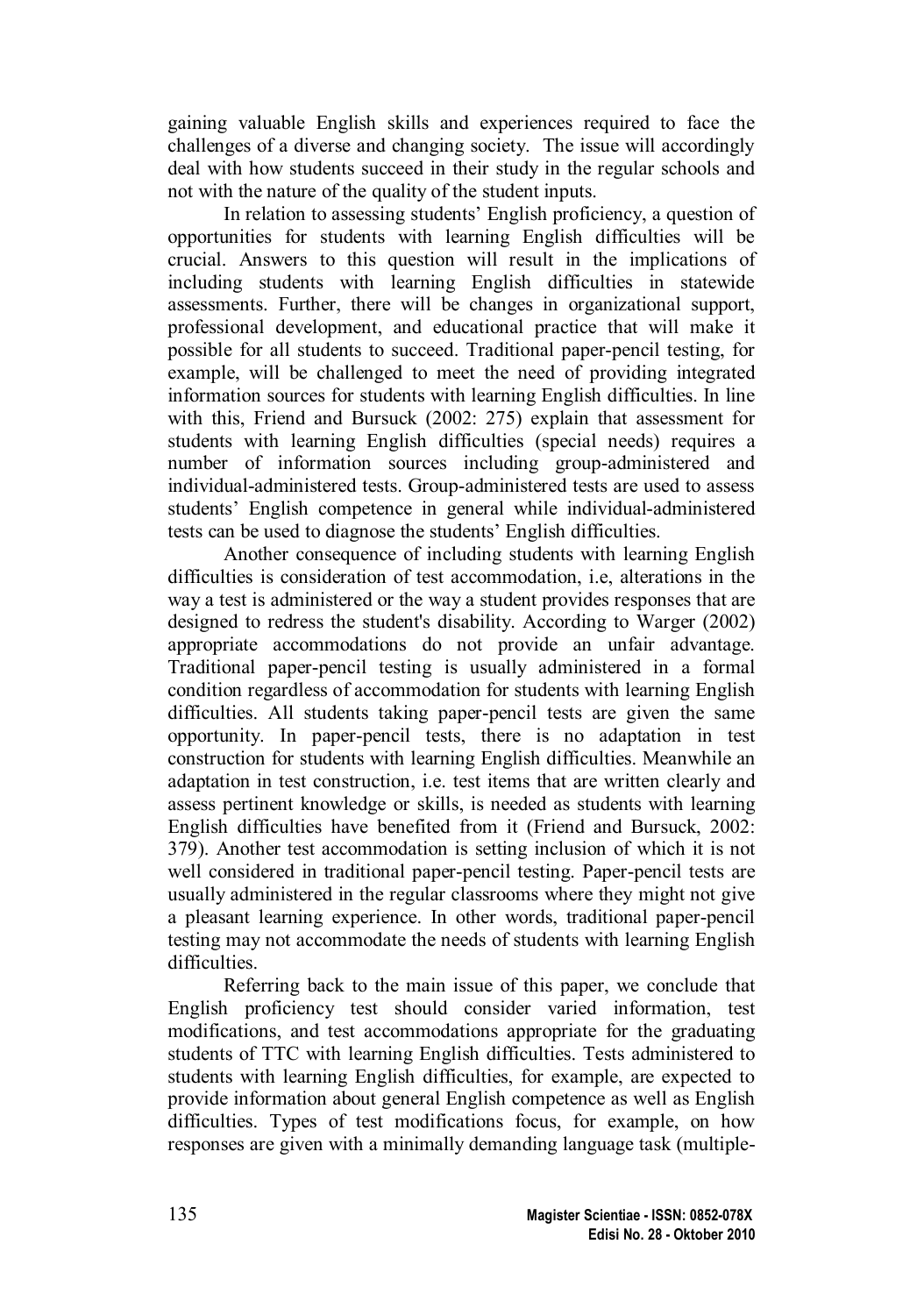choice format) versus a maximally demanding language task (shortanswer format). Types of accommodation include changes in the time allocated for the test, when or where the test is given, presentation of the test (how the assignments are given), and how the student responds.

## **CAT as a solution?**

Three crucial issues in inclusive tests are the inclusion of varied information, modification and accommodation policies for students with learning English difficulties. CAT can answer all these issues. Different from a conventional paper and pencil test which only provides the students' achievement ranks, CAT measures the student's achievement rank in the group as well as reflects his learning progress. This is possible for CAT is a computer-administered exam that adjusts to the ability level of the student taking the test as each question is presented (Brown, 1977; Dunkel, 1999). The advantage of this type of examination is that it is more targeted to the student's skill level and therefore can provide a more accurate estimate of the student's ability and can accomplish that goal using fewer questions.

Besides providing information about the ability levels of individual students, CAT enables the testers to have information on the student's English difficulties. This means that CAT could be used as a proficiency test and a diagnostic test as well. Serving as a diagnostic test, CAT can even provide diagnostic feedback very quickly to each student not only in the form of a report test scores but also on the items answered incorrectly (Brown, 1997:6). Further, CAT can provide information on the students' status: students who have no English learning difficulties and those who have learning English difficulties. This classification, however, cannot be used to compare the students' English achievement as CAT deals with individual student's English achievement.

For the questions to adapt to the level, CAT includes a large bank of test questions 3 [,](#page-5-0) covering all levels of ability from basic to advanced The questions are displayed on-screen, and the students respond using a keyboard and a mouse. As each question is answered, the computer assesses the response and selects the next question. The CAT starts by presenting the student with a question of "average difficulty". The next question is selected based on the student's response to the first question. If the student answers the first question correctly, the CAT will present the student with a slightly more difficult question. Conversely, if the

<span id="page-5-0"></span><sup>&</sup>lt;sup>3</sup> CAT has been made possible by the extensive use of Item Response Theory, and the development of algorithms that drive the test program to select and deliver test items, score responses, and provide immediate feedback to examinees. This paper does not discuss IRT methods for they are beyond the scope of this paper.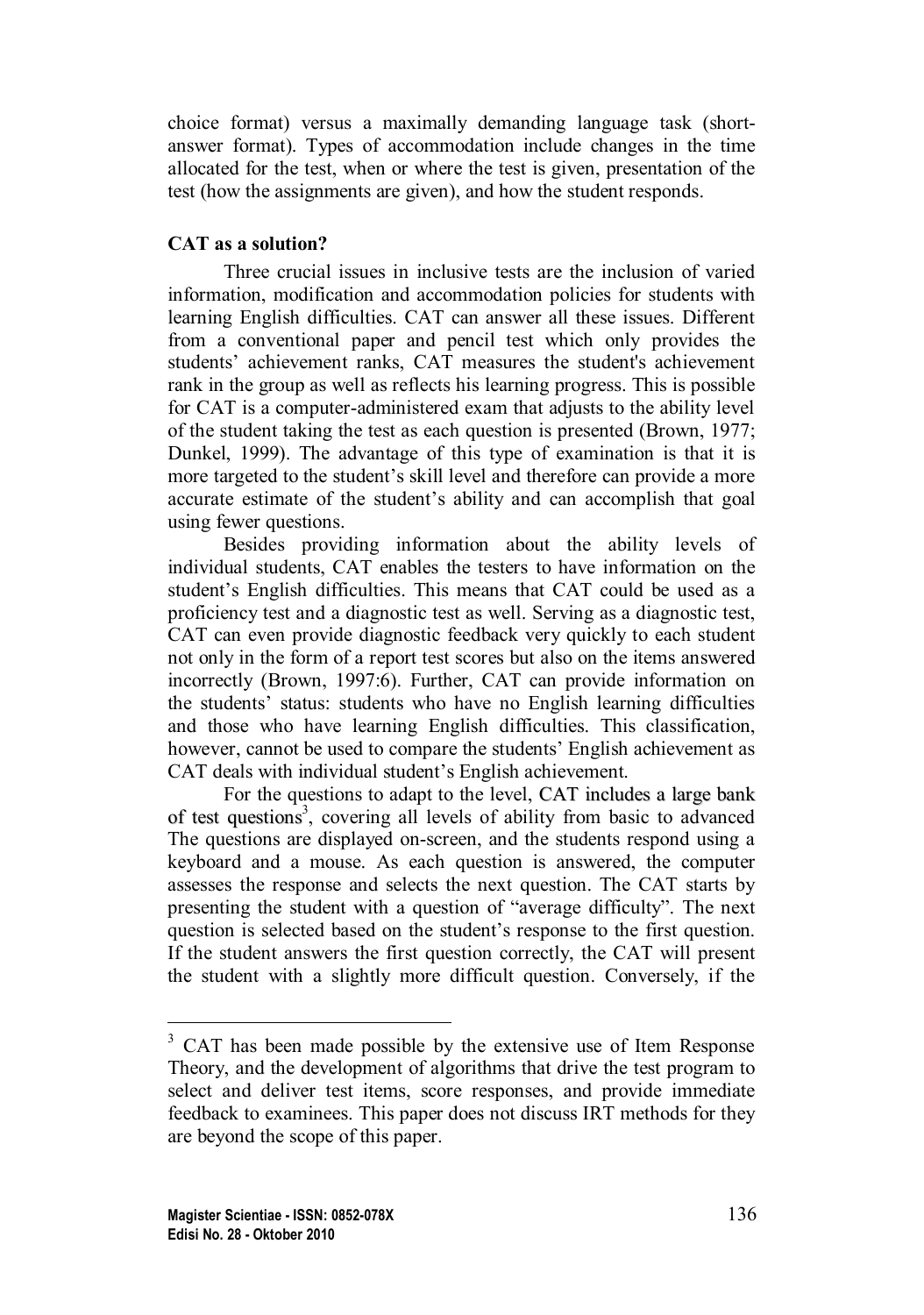student answers a question incorrectly, the CAT will present the student with a slightly easier question. The remaining questions are selected in much the same way. Thus, the questions are selected according to whether the students' previous answer was right or wrong; in this way, the questions become progressively easier or harder until the system has a reliable assessment of the student's level.

Besides providing information about the levels of the student's proficiency, CAT can identify the levels of support in English which he needs to carry out his study effectively. Such varied information may not be provided by paper-and-pencil tests which are typically "fixed-item" tests in which the students answer the same questions within a given test. In the paper-and-pencil tests, all students are measured with items that are either very easy or very difficult for them. Accordingly, paper-and-pencil tests provide relatively little information about the students' ability level.

With the right large item bank and a high student ability variance, CAT can be much more efficient in administration, scoring, data analysis and data management, and score reporting than a traditional paper-andpencil test (Rudner, 1998). Of the same opinion, Douglas (2000) argues that CAT is efficient since it presents test items which are at or near each test taker's level of ability from a bank of items of known difficulty. He further states that CAT offers advantages in terms of accessibility, scoring efficiency, and overall testing time.

Besides providing varied information, CAT may offer students with appropriate test accommodation. According to Stansfield et al (2001), accommodation for students with limited English proficiency include offering extra time and providing comfortable environment that allow the examinees to feel more comfortable, such as allowing them to take the test in a familiar setting and/or permitting a flexible schedule that includes shorter test sessions or more breaks. Similarly, Thomson et al. (2003) generate four categories of common accommodation: presentation, response, time/scheduling, and setting. These four are considered by most states in the U.S. when a test is administered to students with limited English proficiency. CAT, unlike conventional paper-and-pencil testing, is flexible, in terms of individualized timing; it can be administered at various time when students feel convenient. In addition, it can be administered outside the classroom as far as there is a computer (terminal or personal computer) connected to the Internet, for example, in the SAC (self-access center) 4 [.](#page-6-0) To meet presentation accommodation, on the screen of a computer, students can enlarge the font of the letters and even color

<span id="page-6-0"></span><sup>&</sup>lt;sup>4</sup> SAC is a place where students can learn and assess themselves outside the class without the teachers. They can choose among different kinds of learning materials and with the help of the SAC counselors, they can interact to enhance different aspects of language proficiency (grammar, reading, listening, writing, speaking, and vocabulary). More and more English Departments in Indonesia consider and establish SAC.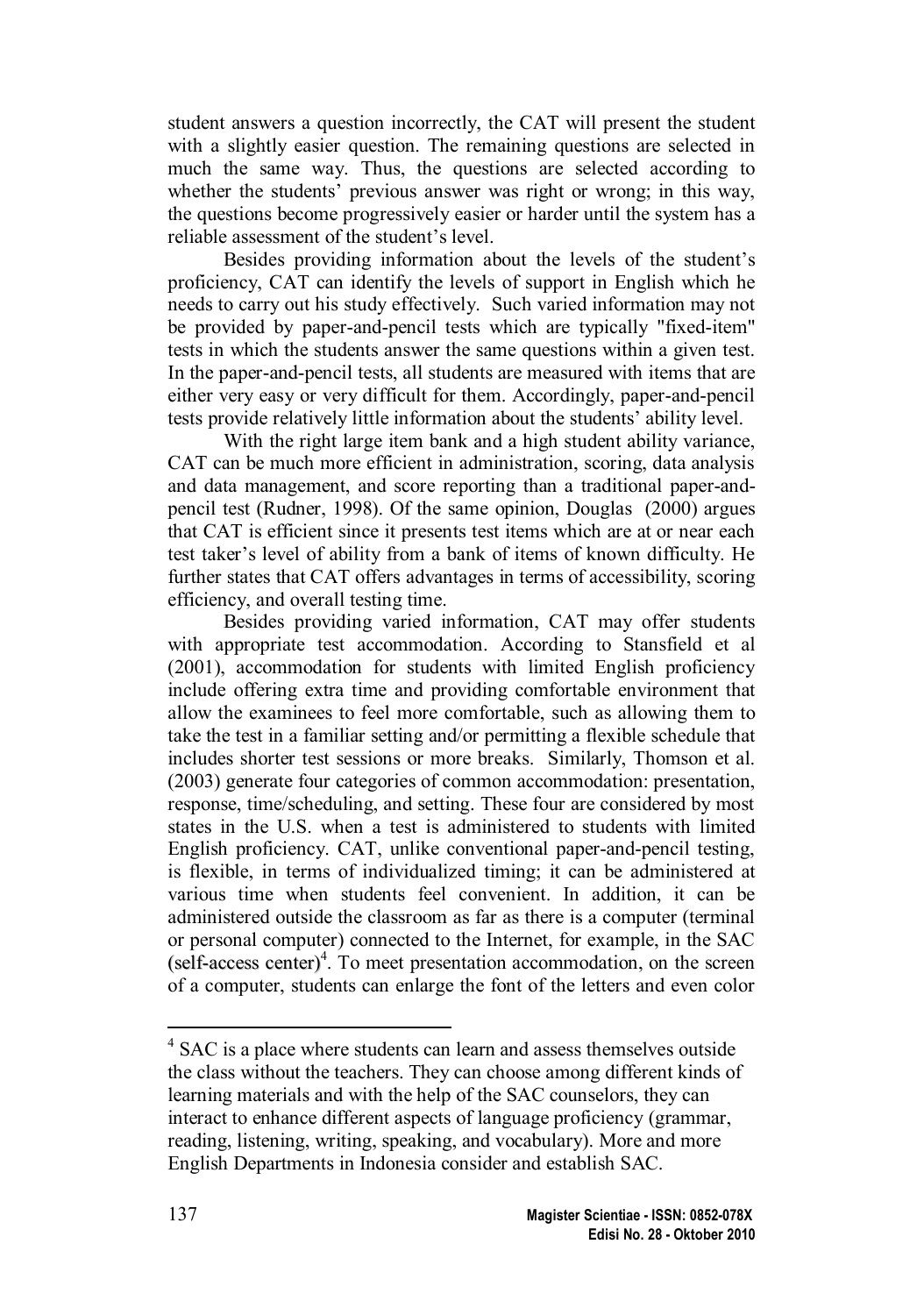the text to make them more readable and interesting. At last, CAT provides options for marking responses—mouse click, keyboard, touch screen, speech recognition—to the test items that are not available on paper (Thomson et al., 2003).

#### **Some other advantages of CAT as a standardized proficiency test**

In addition to the issues related to inclusive tests, advantages offered by CAT can broadly be classified into two classifications: testing considerations and human considerations (Brown, 1997). In terms of testing considerations, the advantages offered by CAT are accuracy at scoring selected-response tests and reporting score results, immediate feedback in the form of a report of test scores, minimum practice effects, and provision for diagnostic feedback. Compared to paper-and-pencil tests, CAT is more effective in terms of human consideration, i.e. allowing students to work at their own pace, taking less time to finish, experiencing less frustration in working out the test items (the students work on test items appropriate for their own ability levels), experiencing less overwhelming of test item presentation. These advantages are in line with the major features of a standardized test: uniform administration and some form of calibration (cf. Brown, 2001).

The distinguishing features of a standard test are uniform administration and some form of calibration. With advanced computer technology and extensive use of IRT, CAT meets these features. Test items included in the CAT can be both receptive-response items like multiple-choice, true-false and matching items, and productive-response item types such as fill-in and cloze (Brown, 1977; Dunkel, 1999). Such test forms are fairly easy to adapt to the computer-assisted testing medium, of which CAT is one of the type, and easily scored only as right or wrong.

The main issue in large-scale language proficiency testing is still in search of test methods to accurately assess language learners within the limits of practicality (Brown, 2001). In order to test multitudes in one administration, instruments need to be designed to mirror language tasks of the real world yet allow for rapid scoring at a marketable cost.

Today, with commercial CAT programs, such a test administration can be coped with. Efficiency could be gained for the developer only creates English CAT using software templates rather than developing CAT from the beginning. With objective test formats assessing language elements and skills as developed by Dunkel (1997) and Educational Testing Service and TOEFL (1999), CAT can answer issues in large-scale language proficiency testing.

#### **The Crucial Issues of CAT**

Although CAT shows promise in becoming a regular component of standardized foreign language assessment in the near future, a number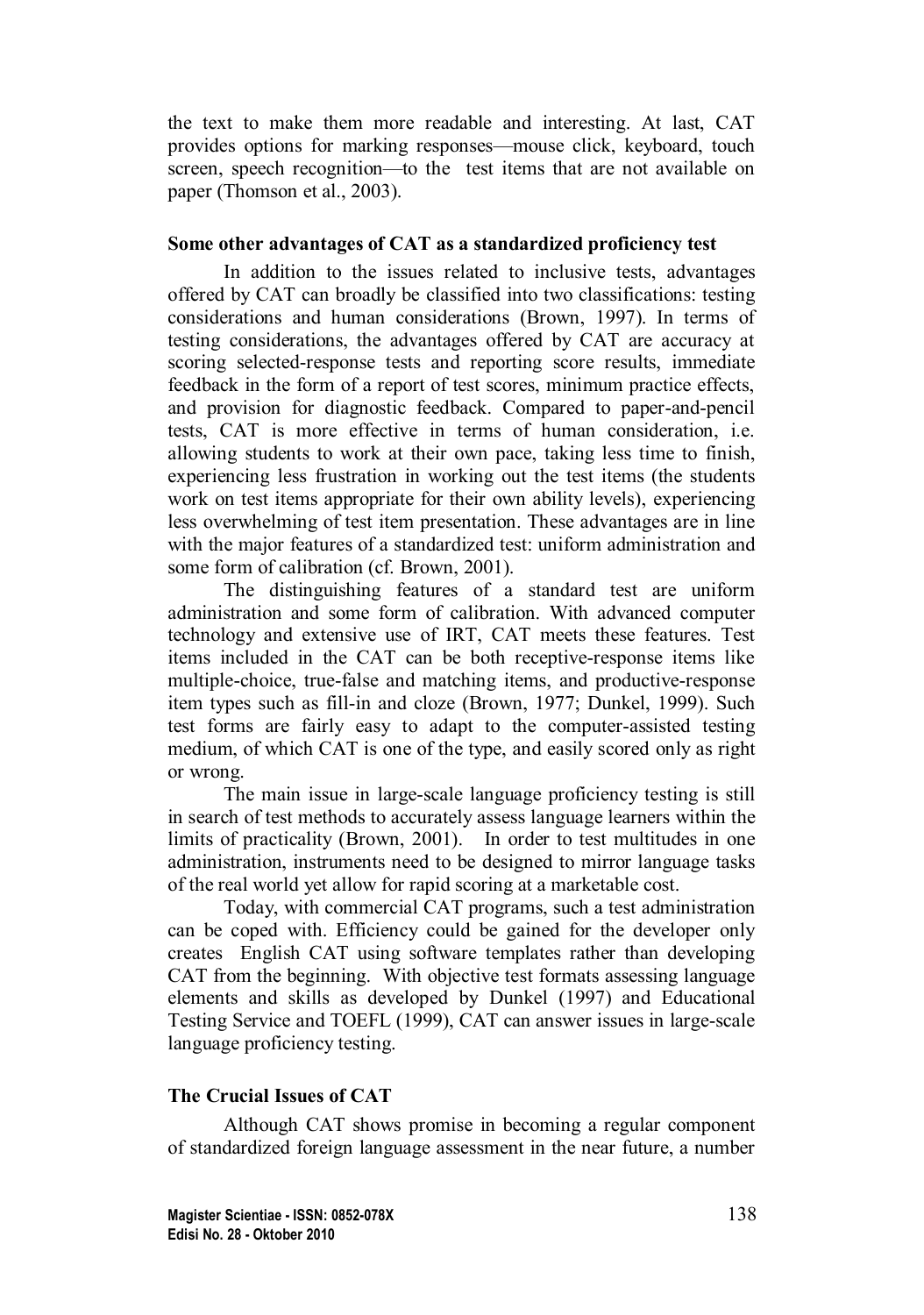of questions need to be addressed when considering the basic principles of assessment in the CAT. Dunkel (1999) identifies the crucial issues of CAT as clear guidelines, specifications, and blueprints of CAT. These issues need to be considered not only by the developers but also the users of commercially developed CAT. Developing CAT is of course more expensive than using available commercially developed CAT. Commercial programs are now available such as the ones offered by the Assessment Systems Corporation (St. Paul, Minnesota) and Computer-Adaptive Technologies (Chicago, Illinois). These programs, according to Dunkel (1999), make it easier for developers to create English CAT using software templates rather than having to start programming and development from scratch.

Besides guidelines, specifications, and blueprints of CAT, Dunkel (1999) emphasizes issues involving the basic principles of assessment in the CAT. Special attention is to be given to general principles or criteria of a good test as the purpose of measuring, test reliability, and test validity (cf. Heaton, 1990; Weir, 1993; Brown, 2001). Considering that CAT can be used for a wide variety of purposes, English CAT developers need to clearly specify the assessment purpose of their tests as the specific objectives of English courses, the level of achievement in a language skill and structure skill domain, and the student's skill-area strengths and weaknesses. To ensure that CAT is able to measure the student's true English proficiency level, an English CAT must provide students with a sufficiently broad range of English content and skill tasks. In line with the topic of this paper, the developed English CAT should concentrate on assessing the students' general command of English for teaching or helping high school students learning English as a foreign language covering both language elements and language skills.

A test is reliable if it is consistent and dependable. A reliable test should be a consistent measure of performance. This means that the scores obtained by a student on one occasion should be very similar to those which would have been attained by the same student with the same ability if the test had been administered on a different occasion, if it were possible to bring such a situation about (which it isn't). The general factors influencing reliability that Dunkel (1999) identifies include, for example, whether test instructions are clear and explicit, or whether the students are amply familiar with the format of CAT before taking it. Besides, the situational factors, such as noise level, and individual factors as the students' psychological health and students' experience with similar tests influence the reliability of CAT.

By far the most complex criterion of a good test is validity, the degree whether a test actually measures what it purports to measure. There is no final, absolute and objective measure of validity. However, the validity of the test can be established by observation and theoretical justification (Brown, 2001). The test developer should be sure that the test items are the ones that reflect realistic use of the particular ability to be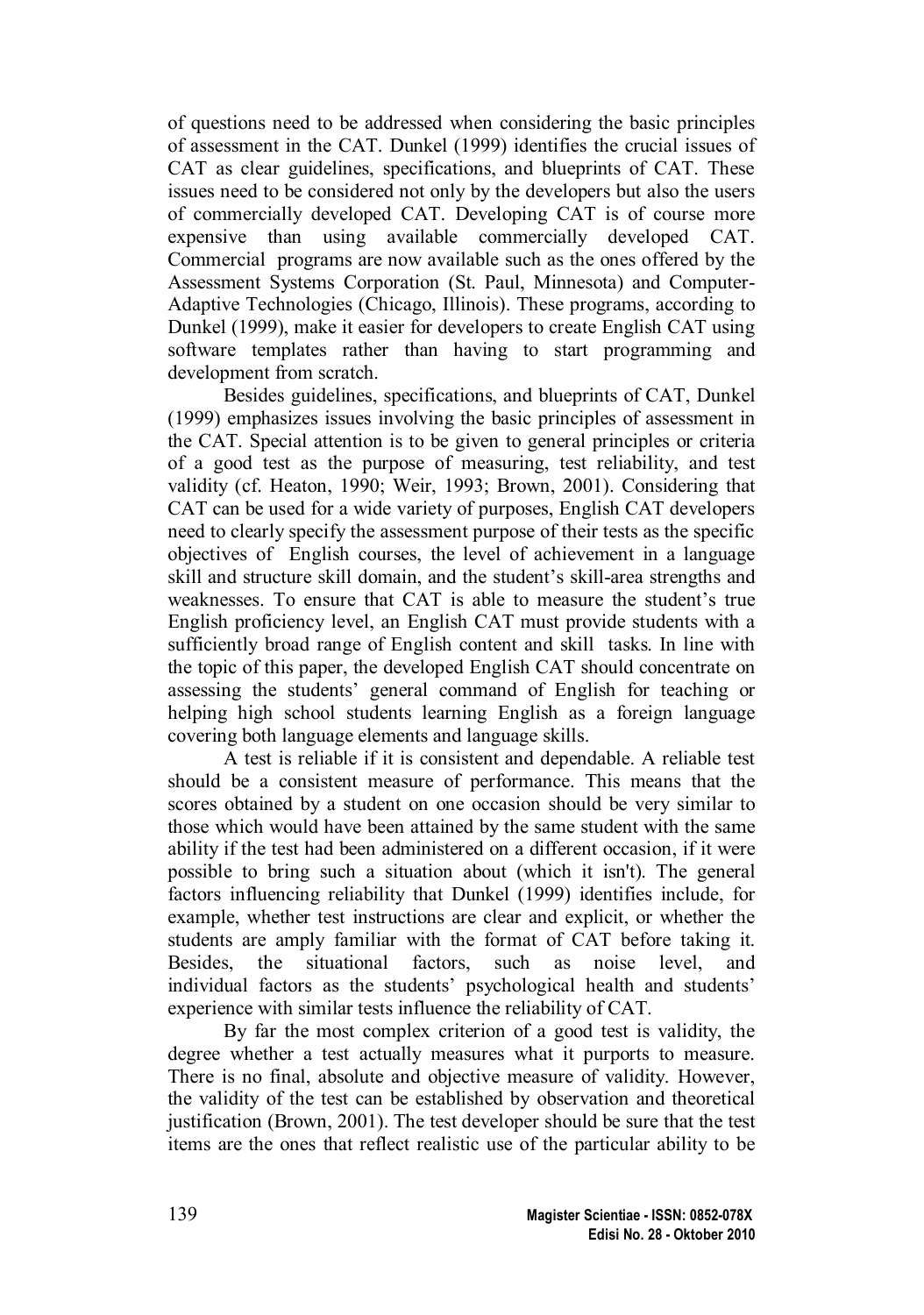measured, in this case the ability refers to the general command of English of a teacher of English as a foreign language in Indonesia. This content validity is not the only validity aspects that CAT developer should consider. According to Dunkel (1999), the aspects of validity that should be seriously taken, besides content, are construct, criterion, concurrent, and predictive.

The last substantial information that Dunkel (1999) thinks seriously is an introduction to the computer, the CAT system, the structure, organization, and content domains of the CAT. Considering that CAT is relatively a new testing system, the graduating students of TTCs should be given the time and opportunity to become thoroughly familiar with both the computer and the testing system. If they are not familiar with computer, they are given time for orientation of the functioning of the computer. The activities could be, for example, using a mouse, calling for questions, answering questions, adjusting the audio volume, and scrolling.

#### **Conclusion**

This paper discusses the promise of CAT as a standardized English assessment, particularly for assessing the graduating students of TTCs with learning English difficulties in Indonesia. Many benefits accrue to the graduating students of TTCs and administrators alike when using CAT. The benefits are not only limited to the general benefits that have been identified by scholars, such as Brown (1977), Dunkel (1999), but also provisions of accommodation for students with learning English difficulties. Such benefits could improve the proficiency of the graduating English students of TTCs, of which their English proficiency vary. To ensure that CAT has qualities of a good test, crucial issues related to CAT development must be well-considered. As Indonesia is a big country having many TTCs spreading in many cities with different condition and qualities, we think it is a time for the government to consider the development and use of CAT as an alternative testing system, besides the traditional paper-pencil testing system.

#### **References**

- Brown, J.D. 1977. Computers in Language Testing: Present Research and Some Future Directions. *Language Learning & Technology.* Vol. 1, No. 1, July 1997, pp. 44-59. <http://polyglot.cal.msu.edu/llt/vol1num1/brown/default.html>
- Brown, H. Douglas. 2001. *Teaching by Principles: An Interactive Approach to Language Pedagogy*. London: Longman.
- Douglas, D. 2000. *Assessing language for Specific Purposes*. Cambridge: CUP.